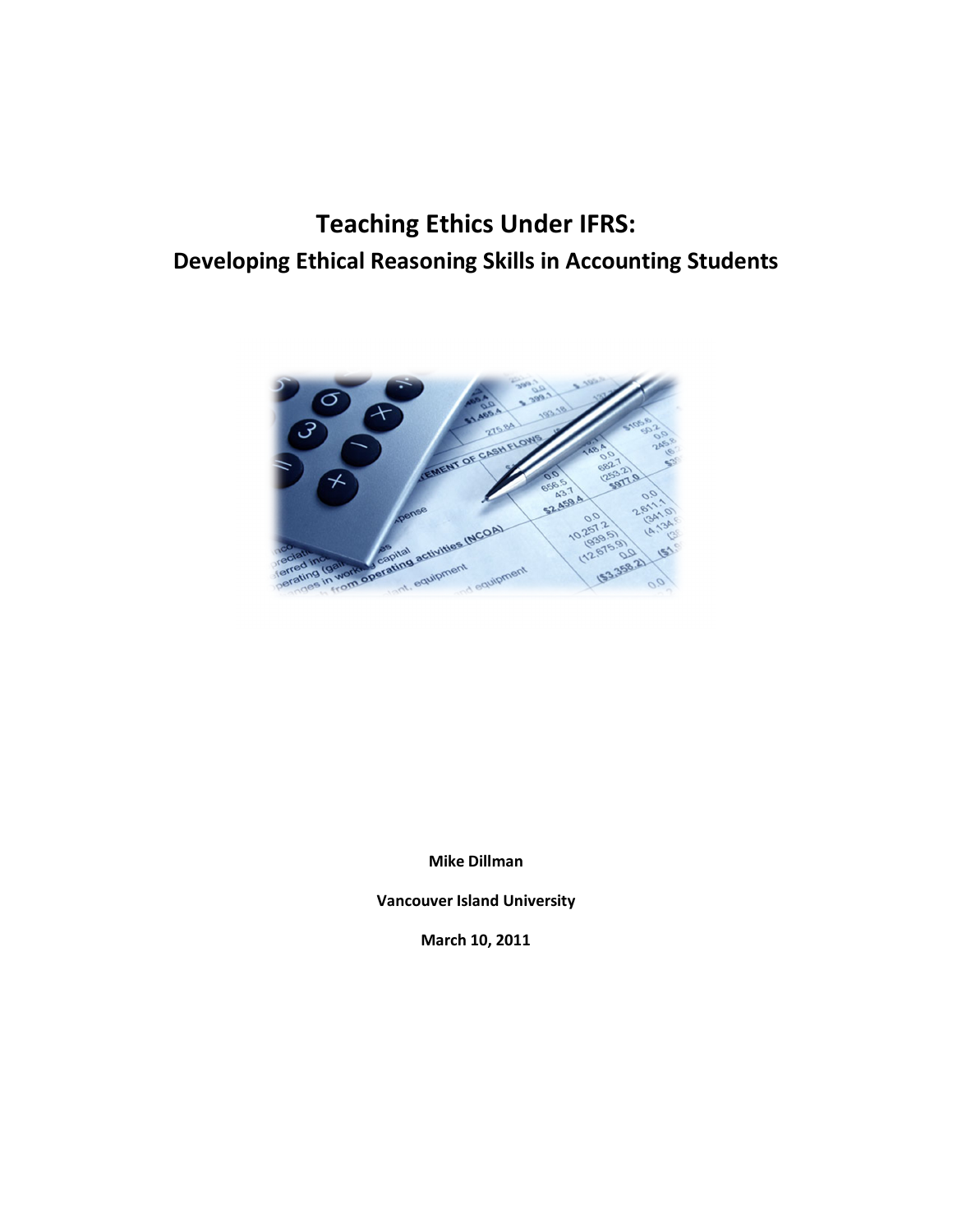## **Introduction**

In a 1993 study on the ethical reasoning skills of accountants, Ponemon and Gabhart found that "Canadian accountants appeared to be conventional rule-based moral reasoners with the majority focusing purely on compliance with accounting and auditing regulation" (Flanagan and Clarke 495). A separate study performed in 2009 by Abdolmohammadi, Fedorowicz and Davis further reinforced the conclusion that the dominant cognitive style of accountants tends toward rules-based compliance and lower ethical reasoning skills (Abdolmohammadi, Fedorowicz and Davis 194). Considering that Canada has recently adopted the International Financial Reporting Standards (IFRS) for accounting, these results are not encouraging.

Under IFRS, ethics are treated using a principles-based approach. This requires accountants to have a meaningful understanding of the ethical principles laid out in the CICA Handbook and possess an ability to apply those principles effectively using a personal decision-making process. This point was not lost on Ponemon and Gabhart, who went so far as to warn in their conclusion that, "one might argue that professionals with higher ethical reasoning scores may be needed for a principles-based system such as IFRS" (Abdolmohammadi, Fedorowicz and Davis 194-195).

As we move forward under IFRS, this matter will become ever more apparent. Accountants will increasingly be required to appreciate the critical role ethics serves in the accounting profession and work continually in improving their process for recognizing and thinking through ethical issues (Verschoor). As many accountants demonstrate an inherent weakness in the area of ethical reasoning, it is especially important that the accounting education system be better designed to assist students in developing these essential skills. This will require significant action from both the post-secondary institutions and the accounting bodies in order to improve teaching methods and increase the instructional time dedicated to ethics material.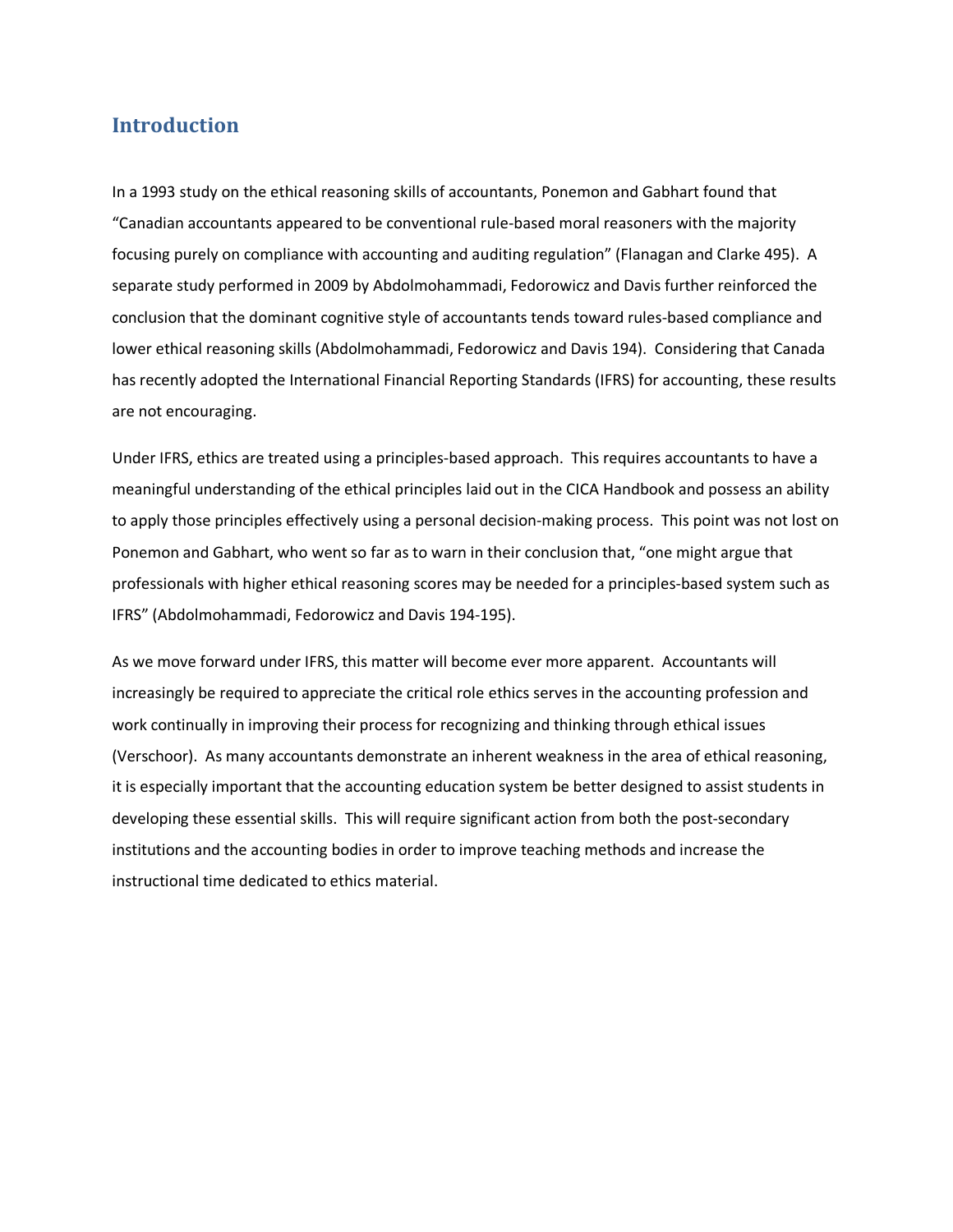#### **The objective: teach students to** *think* **about ethics**

There has long been debate over whether teaching ethics in business programs is effective; or, for that matter, whether it should be taught in business programs at all (Dellaportas 391). That debate is not the focus of this essay. There are many fine papers that deal specifically with the topic of whether ethics can be taught (Dellaportas 391). While not reaching a true consensus, it seems that the question has largely been settled, and "the debates about teaching ethics have moved away from whether we should teach ethics to what the best methods and pedagogies for teaching ethics are" (McWilliams and Nahavandi 429). This shift is due in large part to the extensive "empirical research [which] suggests that a purposefully designed curricula or course intervention can have a positive effect on the development of principled moral judgment during a student's university experience" (Dellaportas 400). Given this conclusion, I will take it as given that ethics can be taught, and focus instead on how best to teach ethics for our purposes.

The first step in designing any educational program should be to determine the outcome we are looking for. We must begin with the end in mind, and ask ourselves "what the students ought to be able to do better when they finish the course" (Felton and Sims 380). Better yet, we should look at the whole picture and ask ourselves what the students will do better after completion of the entire university accounting program. Upon graduation, in addition to having mastered the necessary technical skills, accounting students should possess a strong understanding of how intimately ethics relates to the profession. They must understand that the decisions accountants make can never be independent of ethical implications (Felton and Sims 381). Their actions will inevitably affect stakeholders, many of whom the accountants will never be aware of (Flanagan and Clarke 491), so they must be able to analyze situations and consider who the stakeholders may be and how they will be affected. Students must also learn to ask the necessary questions in order to gain an informed perspective of any ethical issues they are confronted with, and become comfortable in doing so. Finally, they must pull this all together to mold a fundamental framework for how they think about accounting. In short, they must *develop a process* for recognizing and thinking through ethical issues.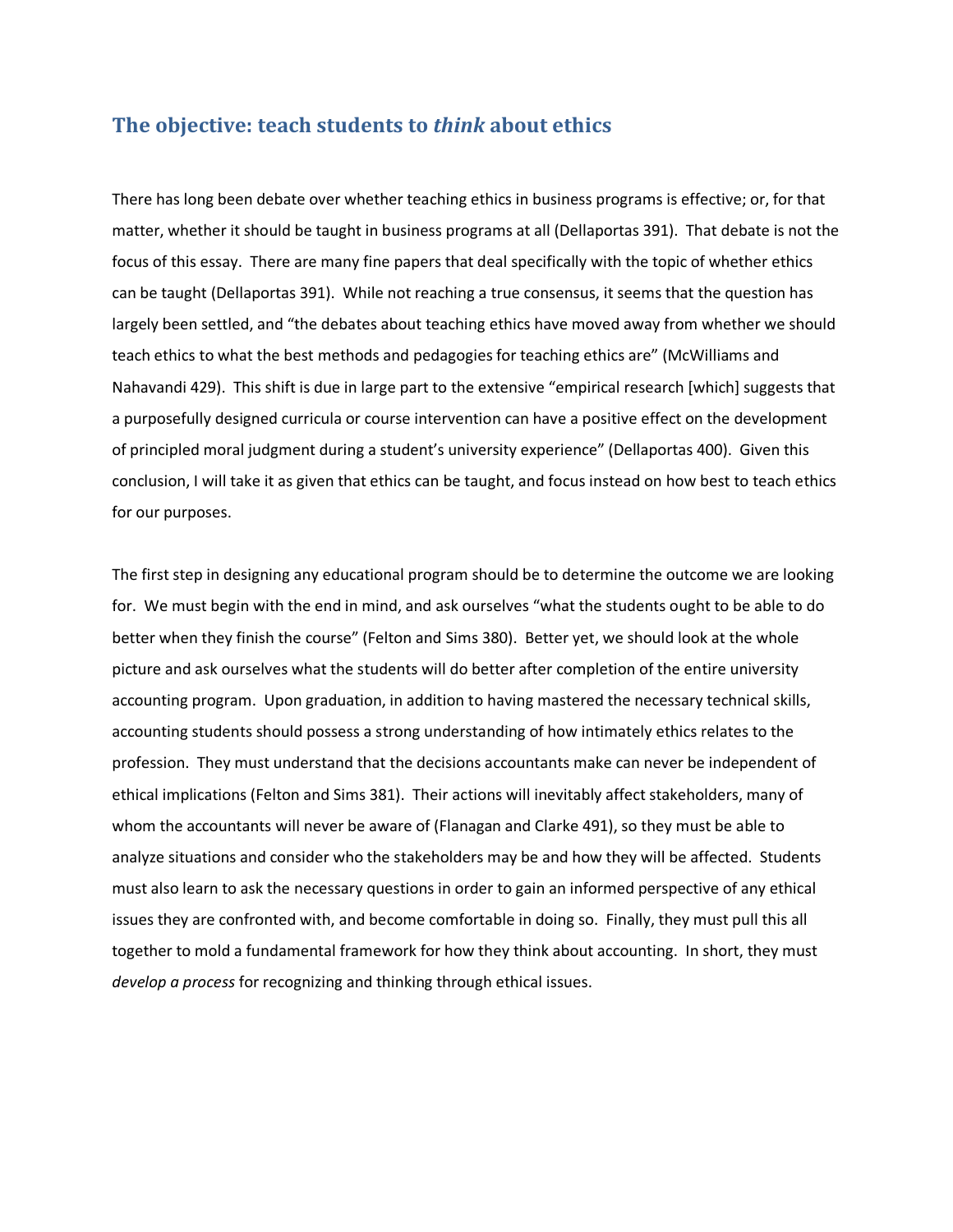#### **The current model does not suit our needs**

Given the critical role ethics serves in accounting, it seems reasonable to expect the accounting curricula would be designed to promote our teaching objectives. Yet, if we were to design an accounting curriculum from scratch with proper attention paid to ethics, it is highly unlikely that the program would resemble what is in place today. Presently, "in accounting, ethics is commonly taught in auditing courses, and is often code-bound and concerned with rule-conformance rather than the underlying ethical issues" (Dellaportas 392). This is insufficient. Under the old GAAP system, such a teaching method may have been appropriate; however, we have already noted that the memorization of codes and rules is not what is required under today's IFRS. Accounting students must be able to recognize ethical issues when they arise. Further, they must be able to assess them on a case-by-case basis and apply an effective decision-making process, using the information available to them. Memorizing rules and codes does nothing to develop this process, and fails to provide students with the skills they will need in a real business environment (Flanagan and Clarke).

# **Challenges for teaching ethics**

The teaching of ethics within the business program is not a modest aspiration (Lampe 16). This is especially the case for instructors assigned the task of teaching ethics to accounting students, as they are faced with a number of innate challenges. Firstly, the principles of ethics are fundamentally different from the technical subjects that make up the bulk of accounting programs. The philosophical nature of ethics does not lend itself to the teaching methods accounting students and instructors are accustomed to, and is one reason why the teaching of ethics is so often neglected (Stephan 35). The difficulty is compounded by factors the students themselves bring to the equation. We have already noted studies citing that accounting students are predisposed to rules-based ways of thinking and demonstrate relatively weak moral-reasoning skills (Abdolmohammadi, Fedorowicz and Davis 194). This means educators are starting from a handicap when they attempt to teach ethics to such an audience. The average accounting student is simply not proficient at ethical reflection. This does not mean they are incapable of developing the necessary skills — it just means that extra effort is required to get them there (Abdolmohammadi, Fedorowicz and Davis 195). In addition to the fundamental difficulties, there is also the matter of budgetary limitations. Traditionally, university instructors are subject to significant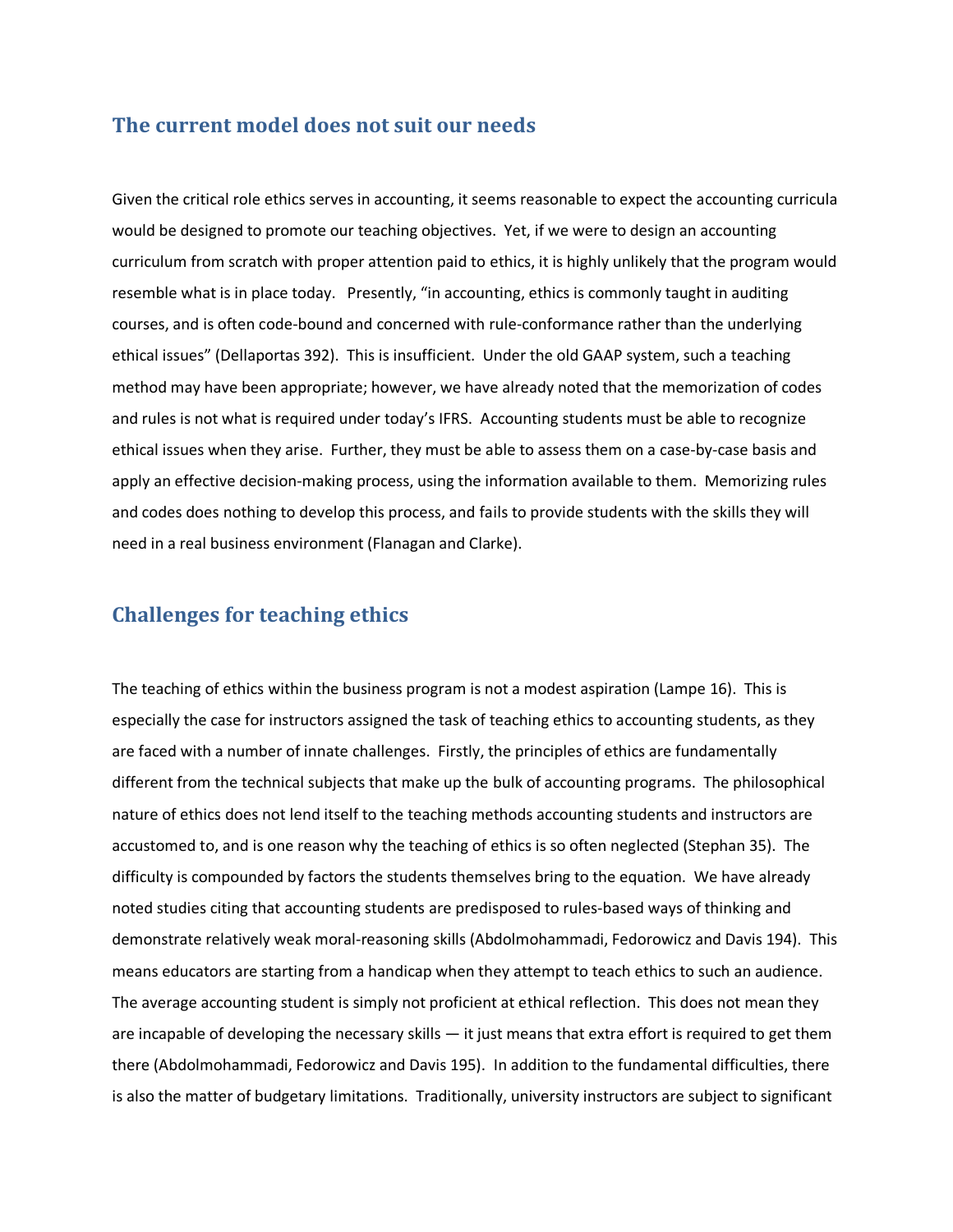time constraints (Madison and Schmidt 107). Fitting the core syllabus into a fifteen-week semester is challenging enough, let alone attempting to wedge in "an apparent 'softer' topic" (Dellaportas 401). When classes fall behind schedule and deadlines look unlikely to be met, instructors must choose which material to cut while still meeting their responsibilities. In such scenarios, it is ethics which often gets the short end of the stick (Lund Dean and Mullins Beggs 18).

While these factors may explain why accounting instructors have a hard time addressing ethics in the curriculum, it does not excuse them from teaching it. The essential role of ethics in accounting cannot simply be neglected in exchange for giving more attention to technical subjects. As one scholar has stated, "educating technically proficient but shallow graduates does a disservice to society" (Low, Davey and Hooper 252). All one needs to do is consider the recent accounting scandals of the past decade to see why this is so<sup>1</sup>.

The teaching of ethics to accounting students may never operate under ideal conditions, but we must give it our best effort. The goals established above were for students to come to appreciate the important role ethics has in the accounting profession and to develop a process for recognizing and thinking through ethical issues. Depending on an individual student's disposition, this could potentially be a very challenging objective. For this reason, it is important to emphasize that we are not seeking perfection. It is not essential that students' ethical development reaches maturity before they enter the workplace. Nor, perhaps, is it even realistic. What is required, rather, is that the *laying of a foundation* for continued ethical growth has been firmly established. "Changing behavior, as a course outcome, is difficult, but setting the scene for change is a realistic and an achievable objective that should not be overlooked" (Dellaportas 402). This is a more sensible measure to set.

It has been argued that it is "unlikely for individuals to attain higher moral reasoning ability until their late 30s or beyond as a result of life experience" (Frank, Ofobike and Gradisher 138). Trying to rush students to reach a level of ethical maturity beyond their experience should not be our aim. Instead, "the proper role for accounting professors is to assist in the developmental process.The quandary accounting professors face is how to accomplish this objective given [the] stringent time constraints" to

 $\overline{a}$ 

 $^1$  Following the high-profile collapses and subsequent accounting scandals of the past decade, scholars have asserted a cause and effect relationship between the inadequacies of ethics education in business programs and the prevalence of unethical business practices exhibited in the marketplace. As Smyth and Davis state, "Certainly the widespread nature of the recently publicized scandals suggests that there has been a deterioration of ethical standards in the corporate workplace… (Smyth and Davis 64)". Amernic and Craig offer an explanation, suggesting that "one of the causes of the seemingly never-ending parade of accounting scandals and unexpected company collapses has been the inadequacy of university curricula in accounting and business education" (Amernic and Craig).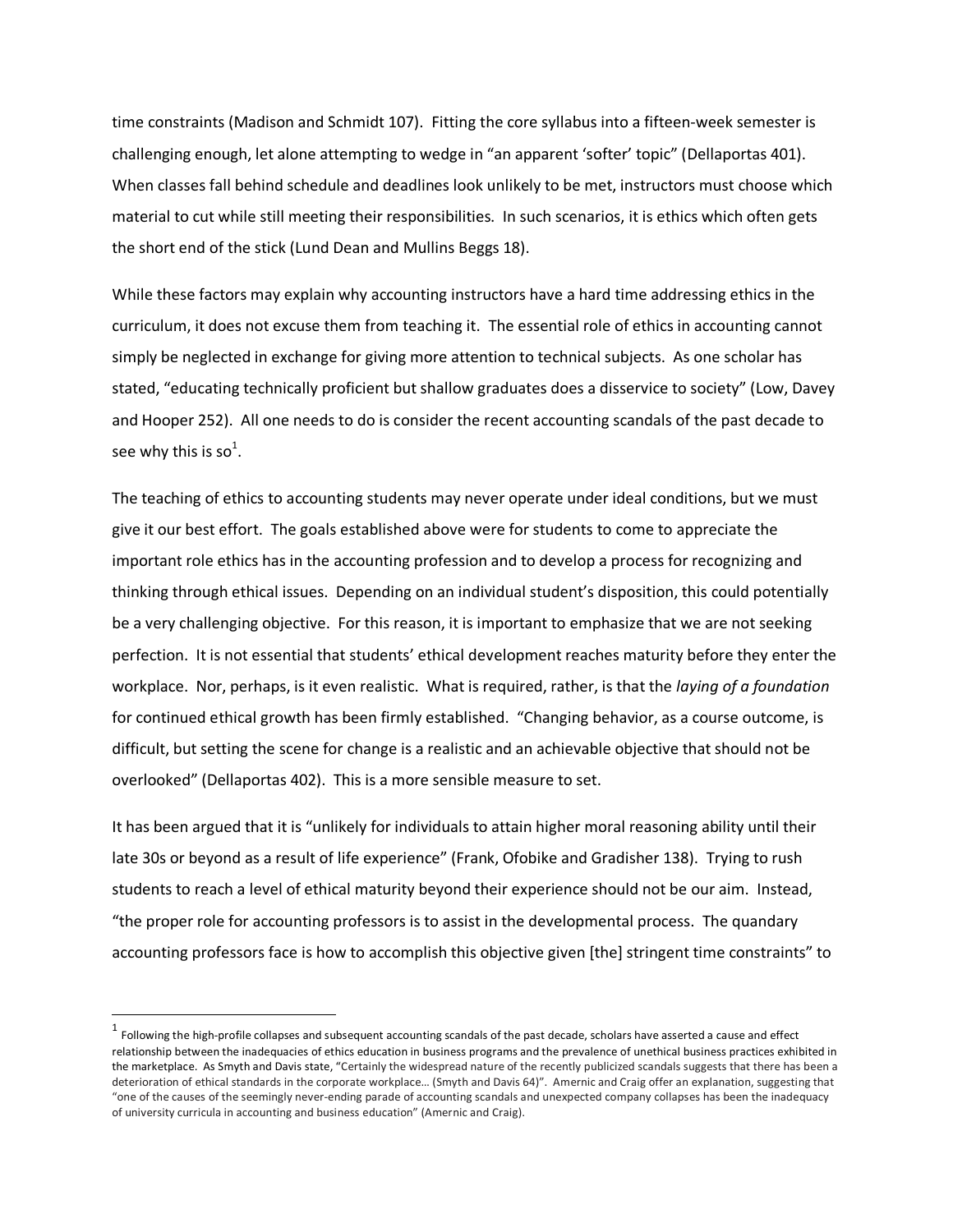which they are subjected (Frank, Ofobike and Gradisher 138). This may be the most important concept in ethics education, and it is this issue which we shall turn to next.

## **The nature of the material**

So far, we have determined our objectives for teaching ethics, and identified the obstacles we must overcome in pursuing them. We must now explore the nature of the ethics classroom experience and ensure that it is conducive to achieving these objectives.

If students are going to truly come to appreciate the important role ethics has in the accounting profession and to develop a process for recognizing and thinking through ethical issues, they will need to be engaged in the material, think about it deeply and apply themselves to it. This requires slowing down the classroom experience and encouraging discussion. As Professor Alfonso Oddo of Niagara University states, "The primary reason for discussing ethical issues in the business classroom is for the students to develop a process which considers the ethical implications for business decisions" (Oddo 296). This is precisely what we are looking to achieve.

The ideal method for fostering such a dialogue is an approach called reflective learning. Dr. Steven M. Mintz does an excellent job of describing the value of reflective learning in the following statement:

*"Reflective learning helps to transform existing ideas and understandings to come to a new understanding of a situation. As a tool for ethics education in accounting, reflective learning provides the link that may enhance ethical understanding and enable students to apply virtue and reflective thinking to a variety of situations discussed in accounting courses ... reflective learning slows down classroom activity giving [students] more time to process the material, linking it to prior ideas"* (Mintz 97).

The variety of activities that can be incorporated into reflective learning is limited only by one's imagination. They can be either written or orally based, with a mixture of both mediums being ideal. Some stalwarts include reflection journals, case analyses, role playing, live cases, group interaction and class discussion (Mintz 97). Ultimately, the choice of activities will be up to the instructor, but students often demonstrate a strong preference towards some particular topical areas. A study performed by Low, Davey and Hooper found that students lacked enthusiasm for general ethics theory, and "wanted ethics education to help them deal with 'real issues' that would occur in the workplace" (Low, Davey and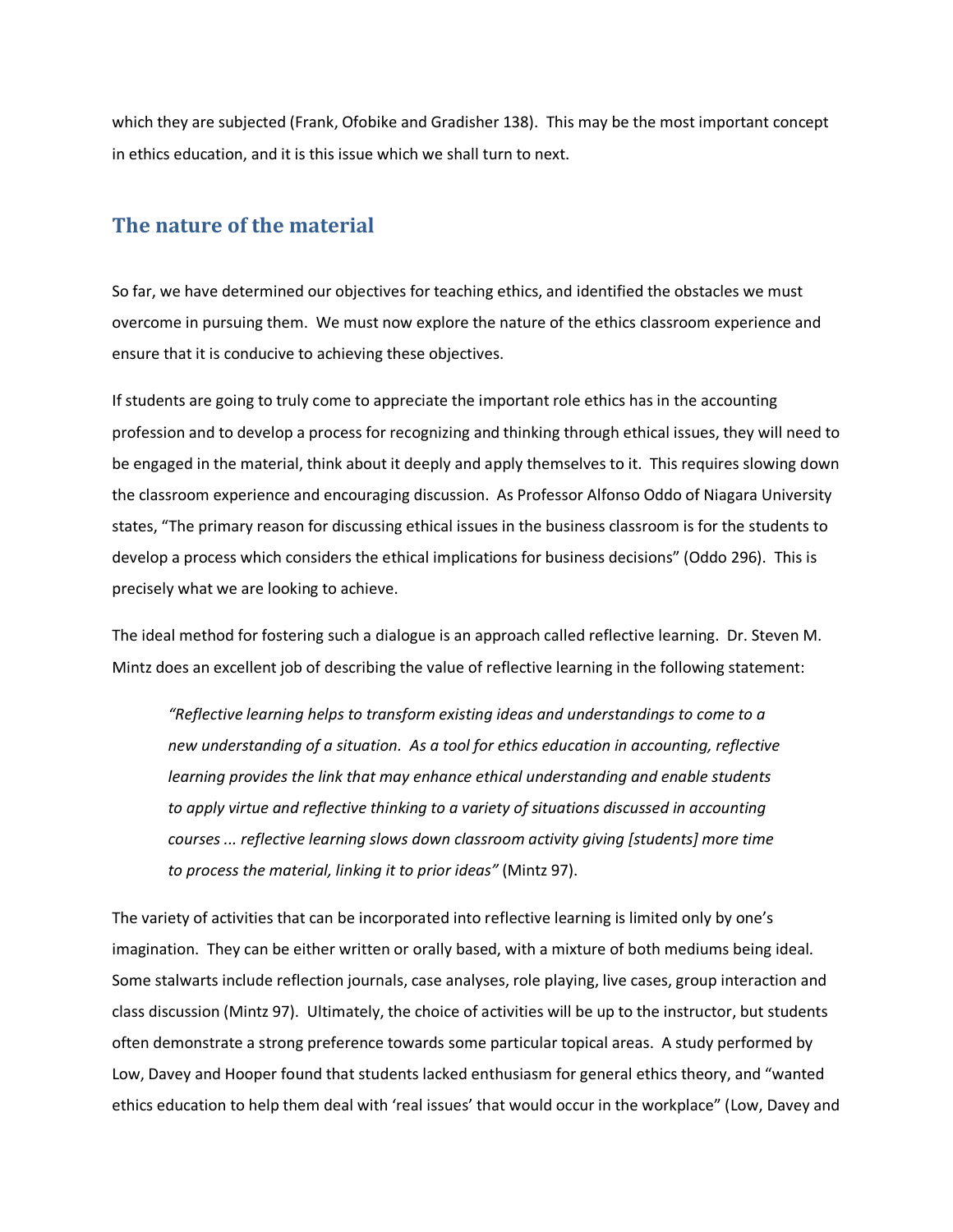Hooper 247). Similar sentiments were witnessed by Haywood and Wygal, who concluded that teachers "need to bring the subject to life in the classroom when students have yet 'to live it' in the workplace" (Haywood and Wygal 74). The key, here, is to remember that many students have little work experience to draw perspective from, so the more the instructor can do to aid students by providing examples of workplace scenarios, the more value the students can gain from the class (Felton and Sims 384). Instructors must be careful, however, not to lead discussion too strongly when providing input. The potential for indoctrination is always a concern, and finding the right balance between directing the students and allowing them to handle the reigns is important. When engaging in class discussion, "the values of the educator should be expressed, but most importantly, must be subjected to analysis by the students" (Huss and Patterson 241). Further, "the teacher should be cautious about ending a class by giving his views on what is the 'correct answer' or most appropriate action. If a summary of the discussion is needed, it is desirable to call upon a student to make the summary rather than to have the final comments come from the teacher who often are viewed by students to be the source of 'truth and wisdom' or the 'expert'" (Felton and Sims 385).

Remember the objectives we have set. Students are working to develop a process for recognizing and thinking through ethical issues. They need to learn how to apply their own reasoning, not be told the answers by their instructors. Providing students with stimulating material, an environment that encourages a dialogue, and plenty of time to think through the issues is an effective method to assist students in developing their moral reasoning skills.

#### **The format of the courses**

We have just explored the nature of the material that will best assist students in developing their ethical reasoning processes. Now, we must decide upon the best format in which to deliver it. There are two distinct viewpoints on how best to structure ethics education within the accounting curriculum. The argument is largely polarized between offering a discrete ethics course and a strategy where the material is made pervasive throughout the entire program (Sims and Felton 298). Both options have their strengths and limitations.

A discrete ethics course refers to a free-standing one, devoted exclusively to the topic of ethics. One clear benefit of a discrete course on ethics is the guarantee that time will be dedicated to the material.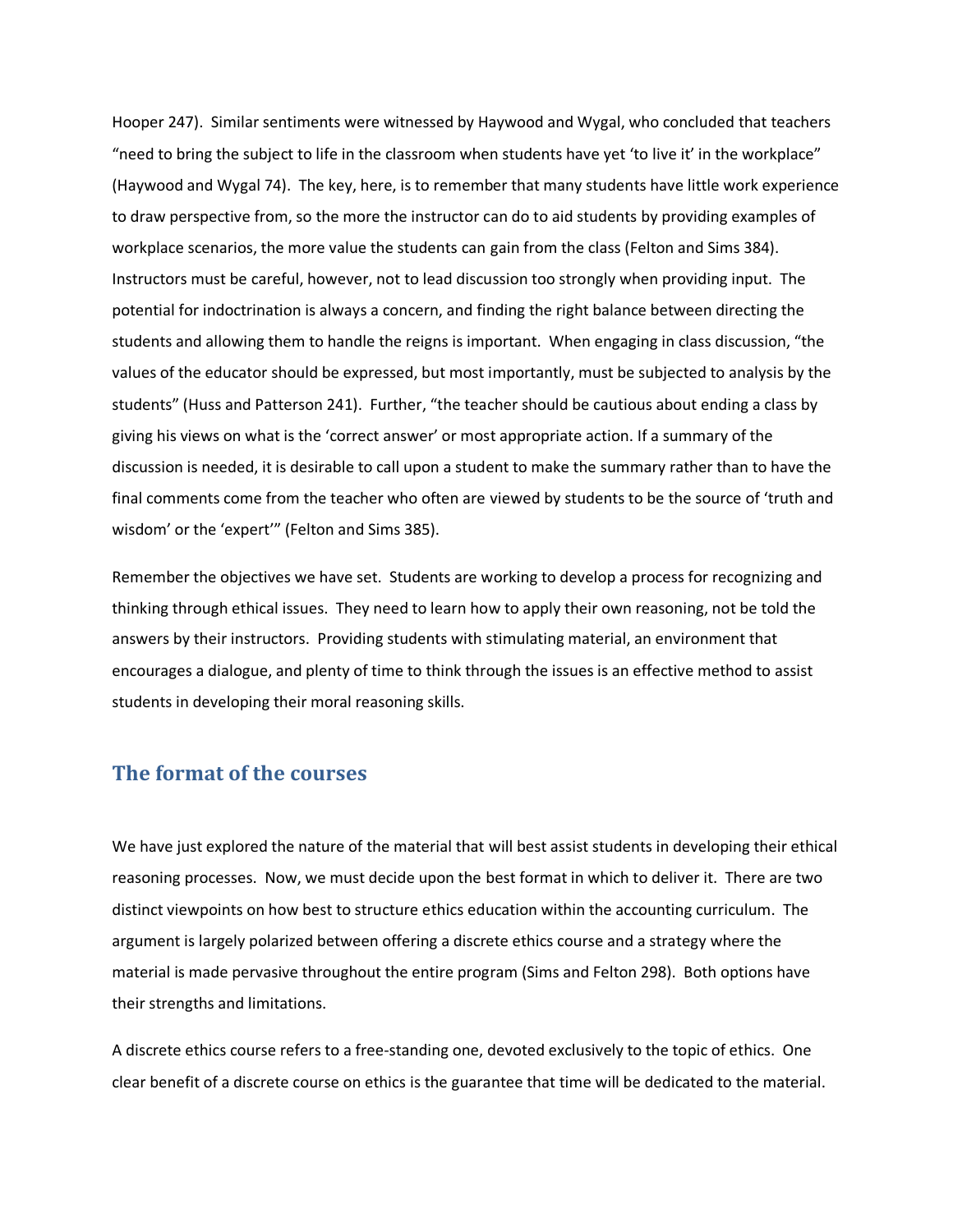The scenario discussed in the section on reflective learning was an ideal depiction of how a discrete course would be delivered. An environment of discussion and analysis could easily be established, and students would have the opportunity to hone their ethical reasoning skills without being rushed through the material. An additional benefit to delivering ethics as a discrete course is that it could be taught outside of the business faculty by philosophy instructors who are more fluent in the subject. When we look at the challenge of balancing the instructor's contributions with those provided by the students, we can see how having instructors who are experienced in such a class environment would be valuable (Klein 567).

The value of a discrete course on ethics is readily apparent, and many studies exist in support of this fact (Dellaportas 391). Discrete ethics courses do not serve all functions, however. One concern is that when ethics is treated as a stand-alone topic, students do not necessarily translate the material across to their other courses (Low, Davey and Hooper 252). Further, there is the ever-present matter of time constraints, leading to the objection that "a discrete course on ethics imposes demands on additional resources" and therefore the addition of an ethics course means the sacrifice of technical subjects elsewhere (Dellaportas 401). For these reasons, many institutions have not adopted a discrete course (Frank, Ofobike and Gradisher).

The alternative method is to use a pervasive approach to teaching ethics. A pervasive approach simply means that ethics material is integrated into other studies throughout the program, rather than being handled in a separate course. There is scholarly support for this method as well; suggesting that students are better able to retain and apply the knowledge when they receive prolonged exposure to it in parallel to the technical course material (Oddo 294).

In 2003, PricewaterhouseCoopers commissioned a study that concluded "collegiate education had a very significant and lasting effect on the knowledge, skills and attitudes that individuals took to the marketplace". The study also "recommended that the values of quality, integrity, transparency and accountability should be integrated throughout the curriculum" (Low, Davey and Hooper 238). This is a very strong endorsement for the value of a pervasive approach to ethics, particularly since it comes from the end user — a firm that may ultimately employ the subjects of the study.

There are, however, weaknesses to the pervasive method as well. For one, it loses the values that were so attractive in the discrete option. Without giving students an introductory course committed to developing their ability to think about ethics, they are not well prepared to address the issues that arise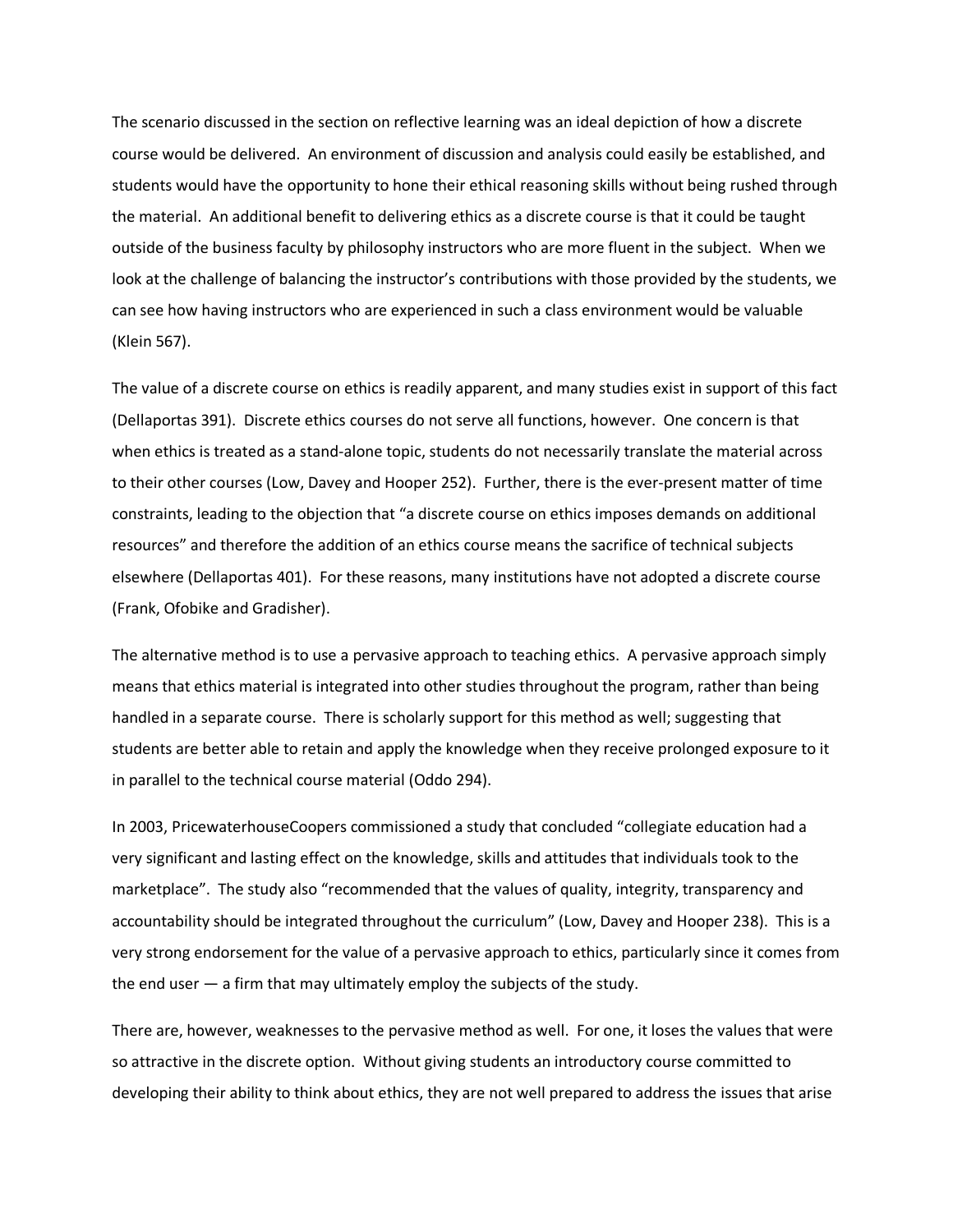throughout the curriculum (Procario-Foley and McLaughlin 280). Further, when no single course is held accountable for teaching ethics, the subject can more easily become marginalized. As Diane Swanson of Kansas State University states:

*"Deans can claim that ethics is incorporated into curriculum overall; that is, professors from disciplines such as marketing, finance, operations management, accounting, and strategic management can claim to teach some ethics in their courses. In reality, however, many of these professors find it burdensome to try to integrate well-developed variants of ethics systematically across the curriculum, particularly given their understandable desire to teach, first and foremost, in their own areas of expertise" (Swanson 249).* 

Clearly, neither the discrete nor the pervasive approach provides an ideal solution to our dilemma, but both are valuable channels in their own ways. The discrete method provides an open environment dedicated to the process of navigating ethical issues. The pervasive approach relates ethical issues throughout all areas of the program and demonstrates that ethics are intricately related. Having to select one teaching method and exclude the other will inevitably sacrifice valuable inputs.

This is where we must recognize the fault in the argument over which method to choose. The argument does not lie in which method has more merit. It is not an argument over what is effective and what is not. Here, both methods contribute and clearly have a place in the curriculum. What we have is just an argument over how to allocate a tight budget of available course hours. This is not what ethics should come down to. Ethics in accounting should be an educational priority, it "should not be viewed as an 'add on' to an already-crowded curriculum" (Oddo 294). When taken this way, it is clear that rather than choosing 'one or the other', the correct path is to choose 'both and more' (Williams and Elson 111). Steven Dellaportas summarizes the idea nicely, while introducing the notion of a capstone course in the final semester which brings together all the material and explores issues that were too complex for the primary ethics course from the program's first year.

*"Ideally, ethics education should be taught as part of a broad based program that includes three elements: (1) an introduction to ethical thought early in the degree program<sup>2</sup> ; (2) ethical discussion in existing accounting courses relevant to the topics at* 

l

 $^2$  This refers to our discrete course, which should be offered in the first year to immediately introduce ethics issues to the students.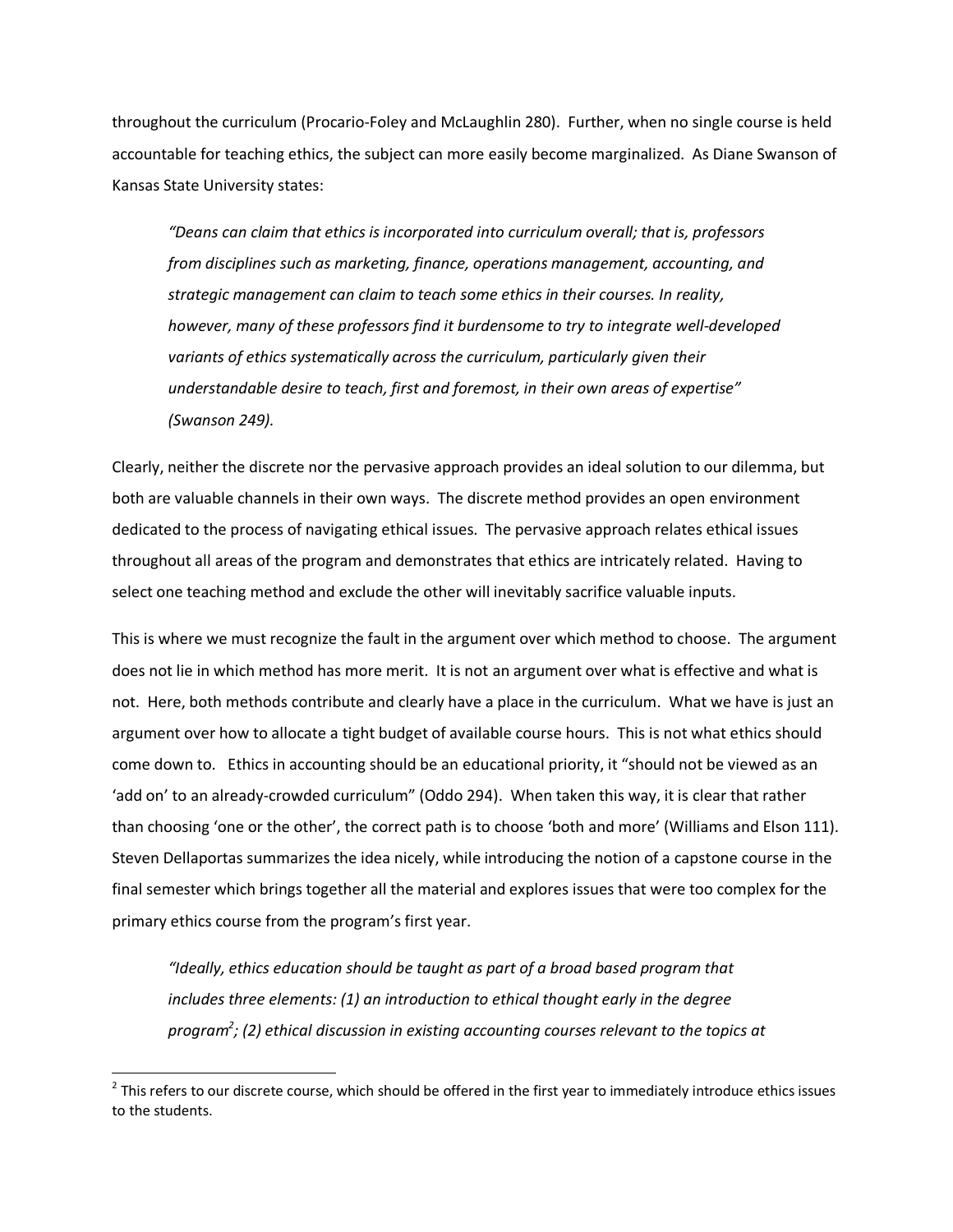*hand<sup>3</sup> ; and (3) a dedicated capstone course that ties together previous ethics material<sup>4</sup>… Each of the three prongs provides distinctive and important benefits that may not be fully achieved if implemented in isolation of each other" (Dellaportas 401).* 

If ethics is as essential to accounting as we believe it to be, this three-pronged approach surely should be the way we go. Of course, the educational institutions will not undertake such a sizable change on their own initiative. It could hardly be justified, considering there is no incentive for them to do so. For such a change to occur, it would have to be instigated by the professional accounting bodies.

## **The role of the professional accounting bodies**

Throughout this report, we have looked at the inherent challenges of teaching ethics to accounting students. We have also explored the changes that must be made in order for educational institutions to teach ethics in a more effective way — one that meets the needs of the new IFRS environment. For these changes to occur, someone has to make the first move, and it is not the educational institutions. That 'someone' refers to the professional accounting bodies.

The justification for this statement is a simple matter of supply and demand. As Karl Stephan explains:

*"Every professional school is bound to observe the rules of its corresponding accreditation organization and the professional organizations behind them… The true decision-making power over what gets taught has been gradually ceded… to external agencies that enforce policies designed to further… the goals of the various professions which use the university's 'product'— students. This situation has profound implications for any attempt to implement across-the-board reforms of the system" (Stephan 37-38).* 

The professional bodies demand a supply of educated students and the educational institutions provide what is asked of them. This is the most fundamental law of the marketplace. Change must come from the demand side of the equation. Until the accounting bodies demand change, none will occur. They must take action to preserve their own imperatives and raise the bar for what accounting students are required to learn. This means, demanding extensive ethics coverage as a component of entrance into

 $\overline{a}$ 

 $3$  This refers to the pervasive approach.

 $^4$  The capstone course should be offered in the final semester to bring together all the issues that have been discussed throughout the entire accounting program.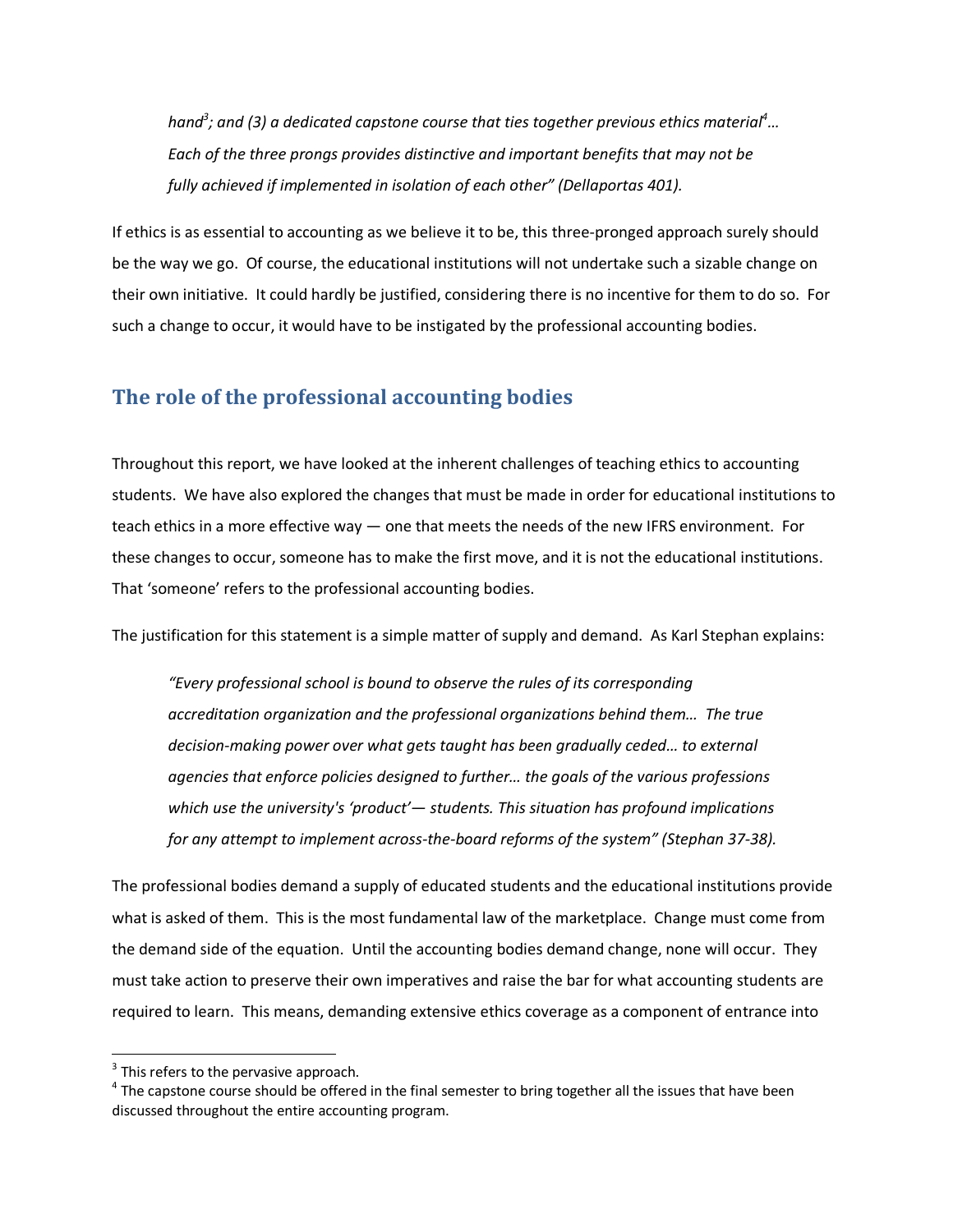the profession. At present, none of the three Canadian professional accounting bodies<sup>5</sup> requires even a single ethics course from incoming university graduates. This is largely the topic for another essay, but it warrants stating that this is not an acceptable state of affairs. The accounting profession needs to take the lead and set its requirements for ethics education accordingly. Only then will the schools adjust their programs and begin producing graduates who have developed the skills to navigate the increasingly complex world of accounting ethics.

# **Conclusion**

l

As we move forward under IFRS, accountants will increasingly be required to understand and appreciate the critical role ethics serves in the accounting profession. They will also be required to work continually at improving their ability to recognize and think through ethical issues. As many accountants demonstrate an inherent weakness in the area of ethical reasoning, it is especially important that the accounting education system be better designed to assist students in developing these essential skills. This will require significant action from both the post-secondary institutions and the professional accounting bodies in order to improve teaching methods and increase the instructional time dedicated to ethics.

<sup>&</sup>lt;sup>5</sup>This refers to the Canadian Institute of Chartered Accountants, the Certified General Accountants Association of Canada, and the Society of Management Accountants of Canada.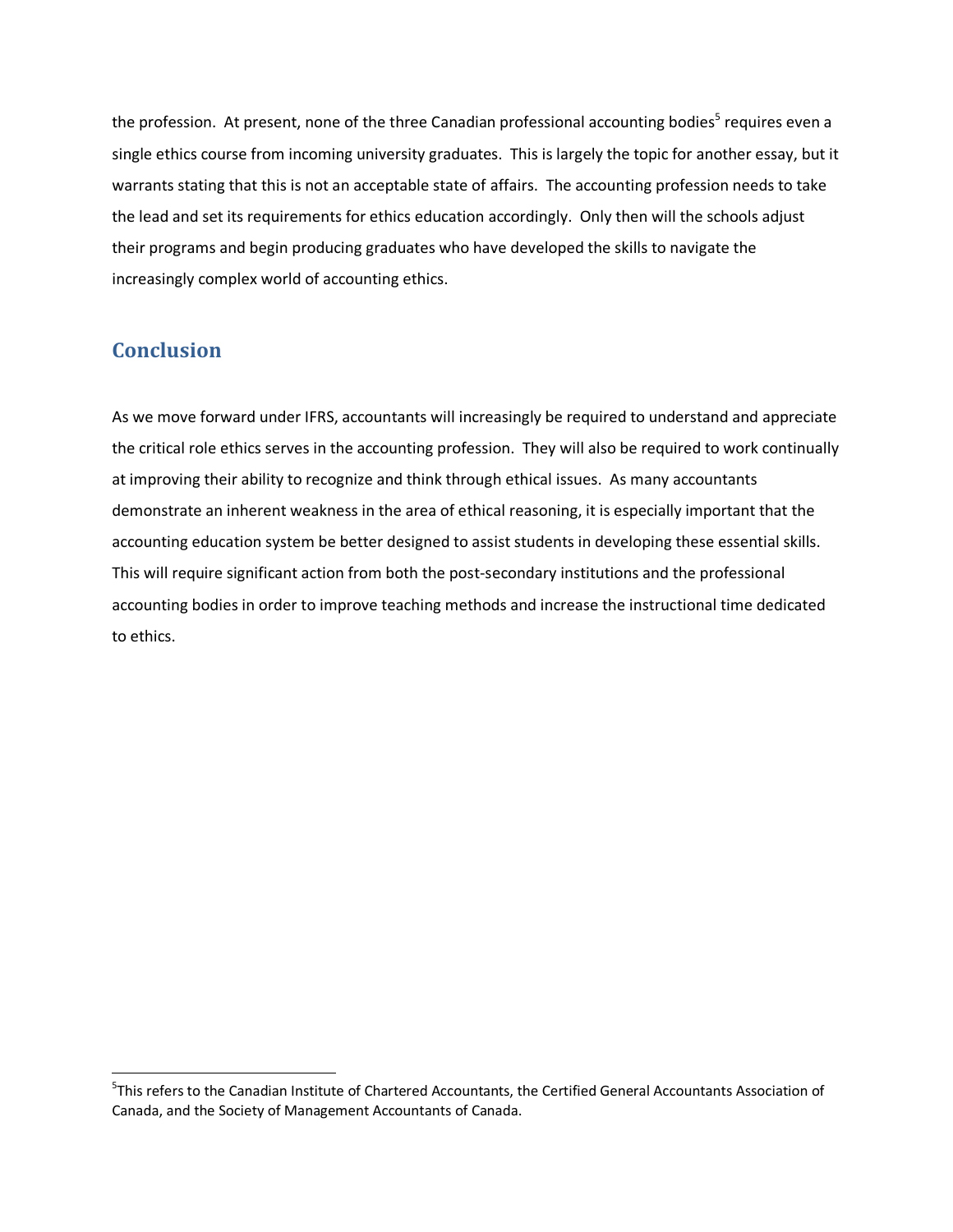## **Bibliography**

- Abdolmohammadi, Mohammad J, Jane Fedorowicz and Ophera Davis. "Accountants' Cognitive Styles and Ethical Reasoning: A Comparison Across 15 Years." Journal of Accounting Education 27 (2009): 185-196.
- Amernic, Joel and Russell Craig. "Reform of Accounting Education in the Post-Enron Era: Moving Accounting 'Out of the Shadows'." ABACUS 40.3 (2004): 342-378.
- Callahan, D. "Goals in the Teaching of Ethics." Ethics in Teaching in Higher Education (1980): 61-80.
- Dellaportas, Steven. "Making a Difference with a Discrete Course on Accounting Ethics." Journal of Business Ethics 65 (2006): 391-404.
- Felton, Edward L and Ronald R Sims. "Teaching Business Ethics: Targeted Outputs." Journal of Business 60 (2005): 377-391.
- Flanagan, Jack and Kevin Clarke. "Beyond a Code of Ethics: A Holistic Model of Ethical Decision-Making for Accountants." Abacus 43.4 (2007): 488-518.
- Frank, Gary, Emeka Ofobike and Suzanne Gradisher. "Teaching Business Ethics: A Quandry for Accounting Educators." Journal of Education for Business 85 (2010): 132-138.
- Haywood, M. Elizabeth and Donald E Wygal. "Ethics and Professionalism: Bringing the Topic to Life in the Classroom." Journal of Accounting Education 27 (2009): 71-84.
- Huss, H. Fenwick and Denise M. Patterson. "Ethics in Accounting: Values Education Without Indoctrination." Journal of Business Ethics 12 (1993): 235-243.
- Ketz, J. Edward, ed. Accounting Ethics: Critical Perspectives on Business and Management. Routledge, 2006.
- Klein, E. R. "The One Necessary Condition for a Successful Business Course: The Teacher Must Be a Philosopher ." Business Ethics Quarterly 8.8 (1998): 561-574.
- Lampe, Marc. "Increasing Effectiveness in Teaching Ethics to Undergraduate Business Students." Teaching Business Ethics 1 (1997): 3-19.
- Lawson, Raef A. "Is Classroom Cheating Related to Business Students' Propensity to Cheat in the 'Real World'?" Journal of Business Ethics 49 (2004): 189-199.
- Low, Mary, Howard Davey and Keith Hooper. "Accounting Scandals, Ethical Dilemmas and Educational Challenges." Critical Perspectives on Accounting 19 (2008): 222-254.
- Lund Dean, Kathy and Jeri Mullins Beggs. "University Professors and Teaching Ethics: Conceptualizations and Expectations." Journal of Management Education 30.1 (2006): 15-44.